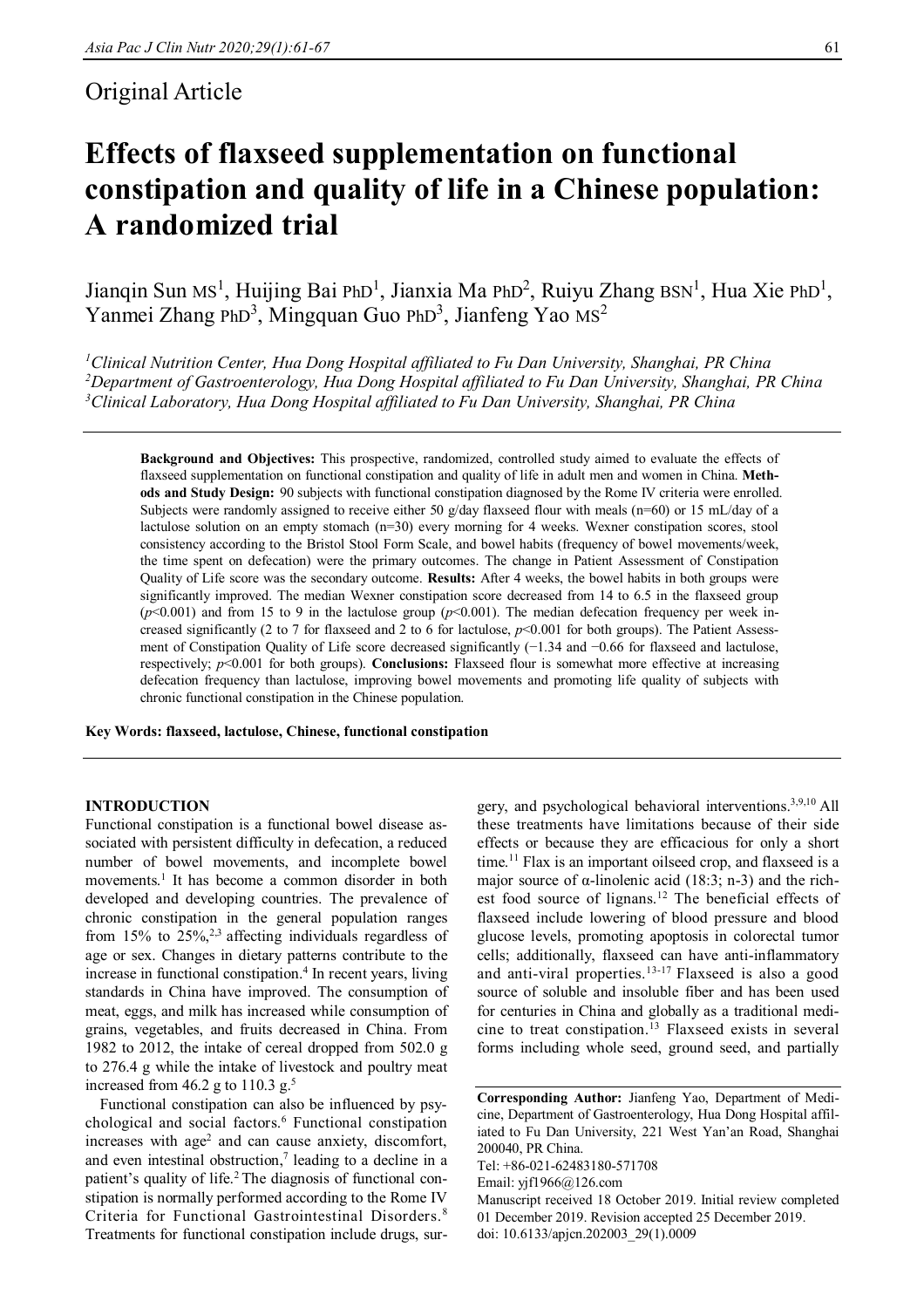defatted flaxseed meal. The highest content of dietary fiber among the common forms of flaxseed is found in partially defatted flaxseed meal.<sup>18</sup> Several studies have shown that flaxseed has similar laxative properties in healthy<sup>19,20</sup> and constipated individuals.<sup>21</sup> However, to our knowledge, there have been no randomized controlled trials testing the efficacy of flaxseed supplementation in subjects with functional constipation.

The present study was designed to investigate the effects of flaxseed supplementation on the frequency of bowel movements per week, time spent on defecation, Wexner scores (a measure of fecal incontinence), and quality of life in subjects with functional constipation. The aim was to understand the advantages of dietary treatment and to explore a comprehensive, effective, safe and convenient method for treating functional constipation.

# **METHODS**

#### *Subjects*

A total of 198 subjects from the Gastroenterology Outpatient Clinic in Huadong Hospital, Shanghai, China, and in local community health centers, were screened for eligibility to participate in the trial. Subjects could be male or female, had to be between 40 and 70 years of age, had to have functional constipation according to Rome IV criteria diagnosed by a research gastroenterology physician, and had to have lived in Shanghai for at least 6 months with no plans to leave in the next 6 months. The Rome IV criteria for diagnosing functional constipation include  $\geq 2$ of the following: straining during  $\geq$ 25% of defecations; lumpy or hard stools for  $\geq$ 25% of defecations; sensation of incomplete evacuation for ≥25% of defecations; sensation of anorectal obstruction/blockage for ≥25% of defecations; manual maneuvers to facilitate  $\geq$ 25% of defecations (e.g., digital evacuation or support of the pelvic floor); and fewer than three spontaneous bowel movements per week. These criteria must be fulfilled for the previous 3 months with symptom onset at least 6 months prior to diagnosis. The subjects were asked to refrain from making any major lifestyle changes. Subjects were required to discontinue laxative or other cathartic drug treatment at least one week before the trial, with the exception of enema. All subjects were enrolled between December 2017 and April 2018. All subjects provided signed informed consent; were willing to comply with all of the requirements and procedures; and agreed not to participate in another interventional clinical research study during the present study. Exclusion criteria were severe non-gastrointestinal diseases (severe renal, liver, heart, pituitary, thyroid or mental disorders); pelvic floor dysfunction; abdominal or pelvic surgery before the screening visit; any other gastrointestinal disorders including inflammatory bowel disease, chronic pancreatitis, or lactose intolerance; regularly taking probiotic or prebiotic supplements; and antibiotic use during the month preceding the study.

The study was approved by the independent Ethics Committee of Huadong Hospital Affiliated with Fudan University and conducted in accordance with the Declaration of Helsinki (2017KO66). The trial was pre-registered ISRCTN: ChiCTR1800014882 (http://www.chictr.org.cn/com/25/hvshowproject.aspx?id  $=12943$ ).

#### *Management of study subjects*

Study staff used WeChat and telephone calls to communicate with study subjects and to determine adherence to study procedures. WeChat is a Chinese multi-purpose messaging and social media application developed by Tencent (Shenzhen, China) and first released in 2011 (https://weixin.qq.com/). It supports sending of voice messages, web links, pictures, text, and files. By 2016, WeChat was used by more than 94% of smartphone users in China. Because of the high coverage and comprehensive functions of WeChat, subjects in our trial were contacted and managed mainly through WeChat. After the subjects were enrolled in the study, they were contacted by telephone. After that, study staff added subjects as WeChat friends and formed three chat groups for observation during the treatment. One or two study staff managed each group. Telephone contact was used for those subjects who did not use smart phones or WeChat.

#### *Treatment*

Subjects were randomly assigned (2:1 flaxseed: lactulose) by the investigators to two groups according to a computer-generated randomization schedule. Subjects randomized to the lactulose group (n=30) received 15 mL of oral lactulose solution (66.7 g per 100-mL bottle; from Beijing Hanml Pharm. Co. Ltd.) on an empty stomach every morning for 4 weeks. In parallel, subjects randomized to the flaxseed flour group  $(n=60)$  received 50 g of flaxseed flour daily. Subjects were instructed to use a hot liquid such as water, milk, soy milk and rice congee, and mix in the flaxseed flour or to mix flaxseed flour with rice or wheat flour to make a pie according to subjects' preferences. The flaxseed flour used in the study was ground brown flax seed from TAFOODs in Canada and supplied by Suzhou Huidong Biotechnology Co. Ltd. All subjects were asked not to change their daily habits, including exercise.

#### *Study measures*

At screening, all subjects underwent comprehensive evaluations, including screening of medical history, and had height, body weight, BMI, and blood pressure measured. These measures were taken at baseline and at 2 and 4 weeks. The oral lactulose solution and flaxseed flour were provided at baseline and at week 2.

#### **Primary endpoint**

The constipation of all subjects was assessed by Wexner scores.<sup>22</sup> Eight variables were included in the scoring system: frequency of bowel movements, painful evacuation, incomplete evacuation, abdominal pain, length of time per attempt, assistance for defecation, unsuccessful attempts for evacuation per 24 hours, and duration of constipation. Scores ranging from 0 to 4 (with the exception of "assistance for defecation", the score for which ranges from 0 to 2) were derived. The global score was obtained by adding the individual scores. Stool form and consistency were assessed using the Bristol Stool Form Scale  $(BSFS).<sup>23</sup>$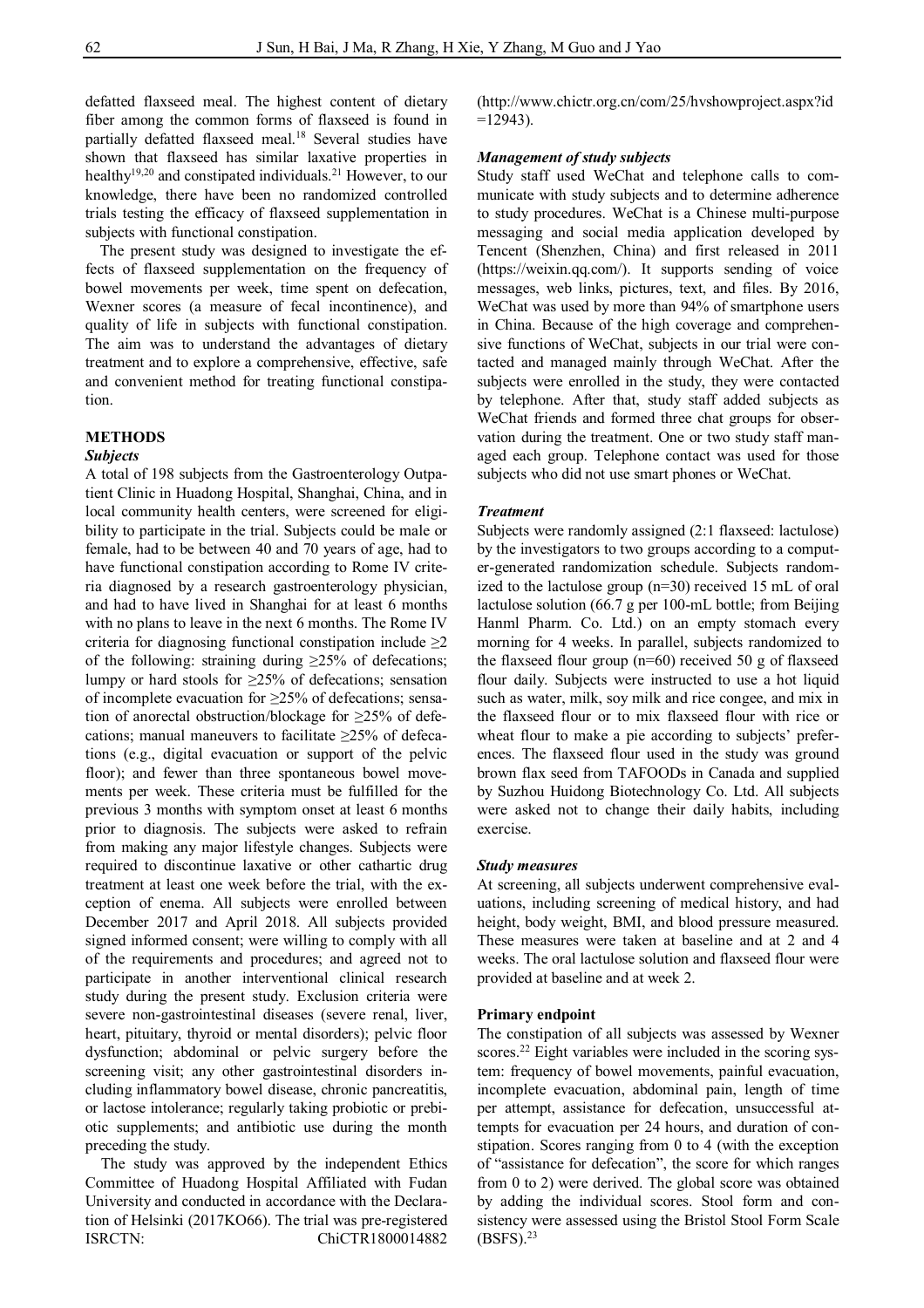

**Figure 1.** Study flow chart of the flaxseed intervention trial on constipation. BSFS, Bristol Stool Form Scale; PAC-QOL, Patient Assessment of Constipation Quality of Life.

#### **Secondary endpoint**

The Patient Assessment of Constipation Quality of Life (PAC-QOL) questionnaire24 was used to assess the change in quality of life as a secondary outcome of the study. This test was shown to have good reliability and validity.25 The PAC-QOL scale consists of 28 items: physical discomfort (items 1-4), psychosocial discomfort (items 5-12), worry and anxiety (items 13-23), and satisfaction (items 24-28). The patient's quality of life was investigated using a 5-level score. Various discomforts are given 0-4 points from "completely no" to "extremely". The total score is the average score of all items, and the higher the score, the lower the quality of life.

Additionally, endpoints such as change from baseline in bowel habits (e.g. frequency of bowel movements/week, the time spent on defecation, abdominal fullness and abdominal bloating, and treatment satisfaction) were assessed.

#### *Statistical analysis*

Assuming the same effect of flaxseed and lactulose, an estimated sample size of 90 patients (including a reasonable drop-out rate), randomized 2:1 (flaxseed: lactulose), would provide ≥90% power to detect differences between groups at a significance level of 5%. Data were entered using Epidata 3.1 (The EpiData Association, Denmark).<sup>26</sup> SPSS version 22.0 (IBM, Armonk, NY) was used for the statistical analyses.

The normality of data was assessed using the Kolmogorov-Smirnov test. Normally distributed continuous variables are reported as means  $\pm$  standard deviation (SD), and non-normally distributed variables are reported as medians (interquartile range [IQR]). Categorical variables are reported as percent values. Comparisons of two means (lactulose and flaxseed groups) of normally distributed data were performed using the Student's t test. The Mann-Whitney U-test was used for data that were not normally distributed. The Chi-square test was used for categorical variables. A  $p$  value <0.05 was considered to be statistically significant.

#### **RESULTS**

Of the 198 subjects screened, 90 were enrolled in the study, provided written informed consent, and were randomly assigned to either the flaxseed or lactulose group. Of these 90 subjects, 88 completed the study. Two subjects receiving the lactulose solution discontinued the study because one could not tolerate the taste of the solution and the other felt that the symptoms of constipation were not a serious problem and that there was no need for intervention. A flow chart of the study is shown in Figure 1.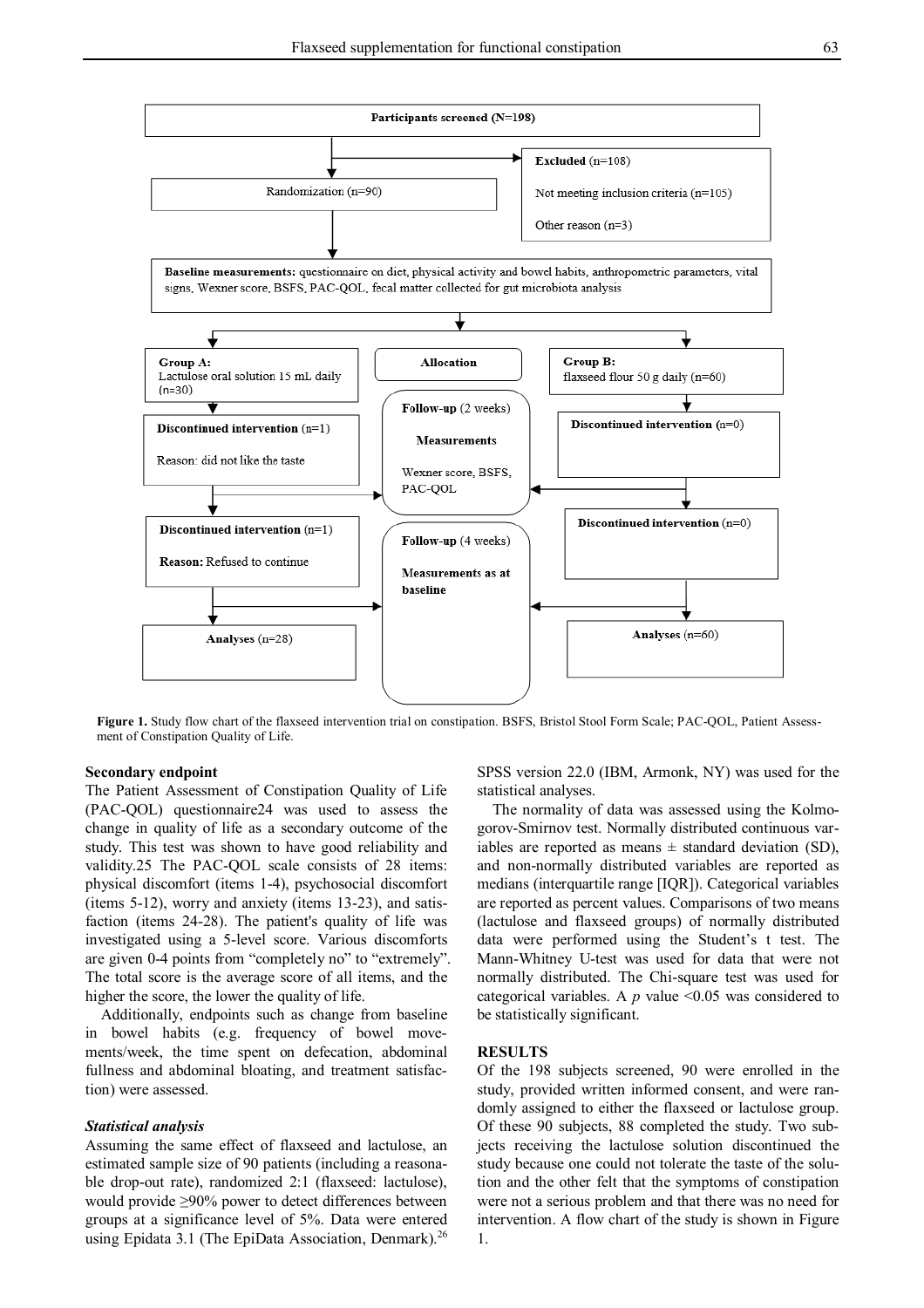| Variables                                                  | Lactulose<br>$(n=30)$ | Flaxseed<br>$(n=60)$ | $p$ value                          |  |
|------------------------------------------------------------|-----------------------|----------------------|------------------------------------|--|
| Age (years) <sup><math>\dagger</math></sup>                | $53.5 \pm 8.8$        | $52.7 \pm 8.7$       | $0.671$ <sup>§</sup>               |  |
| Sex (male/female)                                          | 4/26                  | 6/54                 | $0.918$ <sup><math>\P</math></sup> |  |
| BMI $(kg/m^2)$ <sup>†</sup>                                | $23.1 \pm 2.7$        | $23.1 \pm 2.6$       | $0.999$ <sup>§</sup>               |  |
| History of constipation $(\%)$                             |                       |                      | $0.167$ <sup>1</sup>               |  |
| $1 - 5$ years                                              | 20.0                  | 31.6                 |                                    |  |
| $5 - 10$ years                                             | 23.0                  | 16.7                 |                                    |  |
| $10 - 20$ years                                            | 33.3                  | 25.0                 |                                    |  |
| $\geq$ 20 years                                            | 23.7                  | 26.7                 |                                    |  |
| Regular exercise (times/week) $\ddagger$                   | 2.0(1.0, 4.3)         | 3.0(1.0, 5.0)        | $0.484$ <sup>††</sup>              |  |
| Water consumption $(mL/day)^{\ddagger}$                    | 1000 (800, 1500)      | 1150 (1000, 1500)    | $0.560^{\dagger\dagger}$           |  |
| Vegetables $(g/day)^{\ddagger}$                            | 300 (225, 400)        | 300 (263, 400)       | $0.662^{\dagger\dagger}$           |  |
| Fruit $(g/day)^{\ddagger}$                                 | 200 (100, 150)        | 200 (100, 300)       | $0.460$ <sup>†</sup>               |  |
| Whole grains (times/week) <sup><math>\ddagger</math></sup> | 2.0(1.0, 3.5)         | 2.0(1.0, 3.0)        | $0.804$ <sup>††</sup>              |  |
| Spicy food (times/week) $\ddagger$                         | 0.50(0.0, 1.8)        | 1.0(0.0, 2.0)        | $0.505$ <sup>††</sup>              |  |
| Fried food (times/week) $\ddagger$                         | 1.0(0.0, 1.3)         | 1.0(0.0, 2.0)        | $0.591$ <sup>††</sup>              |  |
| Soft drinks (times/week) $\ddagger$                        | 1.0(0.0, 2.0)         | 1.0(0.0, 1.4)        | $0.201$ <sup>††</sup>              |  |

†Mean±SD; ‡Median (IQR); §Student's t test; ¶Chi-Square test; ††Mann-Whitney U-test.

Characteristics of the study population are shown in Table 1. The study population was predominantly female (87% in the lactulose group and 90% in the flaxseed group) and had a BMI in the normal range. There were no significant differences between the lactulose and the flaxseed flour groups with respect to sex, age, history of constipation, frequency of exercise, and dietary habits.

During the 4 weeks of treatment, the study subjects consumed more than 95% of the prescribed doses of lactulose solution and flaxseed flour. None of the subjects reported adverse events during the treatment period.

The severity of constipation at baseline and after 4 weeks of treatment was assessed by Wexner score (Table 2). The lactulose and flaxseed flour groups both had a statistically significantly lower Wexner score at the end of treatment. In the lactulose group the score improved from 15 to 9 and in the flaxseed flour group it improved from 14 to 6.5. However, the flaxseed flour group had a significantly bigger improvement in bowel movement difficulty, abdominal pain, and failure of evacuation than the lactulose group.

The median frequency of bowel movement/week changed from 2 to 6 in the lactulose group and from 2 to

7 in the flaxseed group, which represented a statistically significant difference between the groups (Table 2). Both groups also showed a significant reduction in the median duration of bowel movement, from 20 to 10 minutes in the lactulose group and from 20 to 5 minutes in the flaxseed group.

Bristol stool form scores were used to determine stool type (Figure 2). At baseline, >78% of subjects reported hard stools. However, after 4 weeks of treatment, the proportion of subjects reporting hard stools was 25% and 3.3%, respectively, for the lactulose and the flaxseed flour groups. Subjects with normal stool type at 4 weeks increased to 53.6% in the lactulose group and to 86.7% in the flaxseed group. Whereas none of the subjects reported watery stool at baseline, 21.4% of subjects in the lactulose group and 10% in the flaxseed group did at 4 weeks. Quality of life was assessed by PAC-QOL score (Table 2). In both groups, there was a significant reduction in median score for all the parameters that were assessed. The reduction in median score for physical comfort, psychosocial comfort, and worries and concerns was similar for lactulose and flaxseed treatment. There was a greater reduction in the satisfaction and PAC-QOL scores in the



**Figure 2.** Stool type at baseline and 4 weeks. Bristol stool form scores for the lactulose (n=30) and flaxseed (n=60) groups are shown at baseline (A) and 4 weeks (B). The change in stool type between baseline and 4 weeks was significantly different between the lactulose and flaxseed groups (Chi-Square test, *p*<0.05).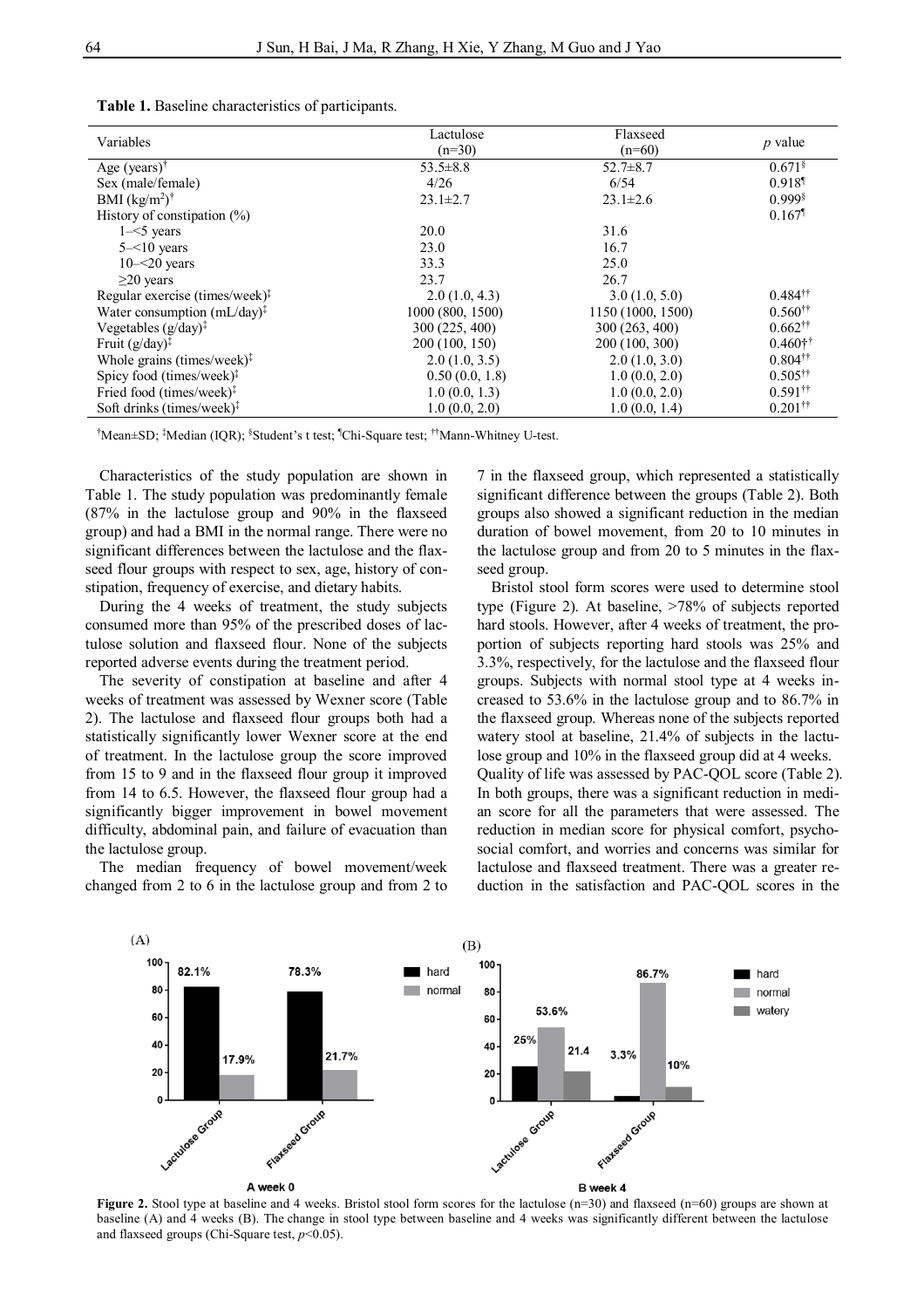#### **Table 2**. Constipation assessment at baseline and 4 weeks.

| Variables                                  | Lactulose $(n=28)$    |                                           |                         | Lactulose vs<br>flaxseed<br>(change from<br>baseline) |                                             |
|--------------------------------------------|-----------------------|-------------------------------------------|-------------------------|-------------------------------------------------------|---------------------------------------------|
|                                            | Baseline <sup>†</sup> | $4$ weeks <sup><math>\dagger</math></sup> | Change from<br>baseline | $p$ -value <sup>‡</sup>                               | $p$ -value <sup><math>\ddagger</math></sup> |
| Wexner scores                              |                       |                                           |                         |                                                       |                                             |
| Bowel movement                             |                       |                                           |                         |                                                       |                                             |
| Frequency                                  | 1.0(1.0, 2.0)         | 0.0(0.0, 0.5)                             | 1.0(0.0, 1.0)           | < 0.001                                               |                                             |
| Difficulty                                 | 2.0(2.0, 4.0)         | 1.0(1.0, 2.0)                             | 1.0(0.0, 2.0)           | < 0.001                                               |                                             |
| Completeness                               | 3.0(3.0, 4.0)         | 1.0(1.0, 2.5)                             | 1.0(0.0, 2.0)           | < 0.001                                               |                                             |
| Abdominal pain                             | 1.0(0.0, 2.0)         | 1.0(0.0, 1.5)                             | 0.0(0.0, 1.0)           | 0.373                                                 |                                             |
| Minutes in lavatory per attempt            | 2.0(1.0, 3.0)         | 1.0(1.0, 2.0)                             | 1.0(0.0, 1.0)           | 0.010                                                 |                                             |
| Assistance                                 | 1.0(0.0, 2.0)         | 0.0(0.0, 1.0)                             | 0.0(0.0, 1.0)           | 0.029                                                 |                                             |
| Failure of evacuation                      | 1.0(1.0, 1.0)         | 1.0(0.0, 1.0)                             | 0.0(0.0, 1.0)           | 0.092                                                 |                                             |
| Duration of constipation                   | 3.0(2.0, 4.0)         | 3.0(2.0, 3.5)                             | 0.0(0.0, 1.0)           | 0.254                                                 |                                             |
| Overall score                              | 15.0(13.0, 16.0)      | 9.0(7.0, 11.5)                            | 5.0(3.0, 7.0)           | < 0.01                                                |                                             |
| Bowel movement frequency and duration      |                       |                                           |                         |                                                       |                                             |
| per attempt                                |                       |                                           |                         |                                                       |                                             |
| Frequency of bowel movements<br>(BMS/week) | 2.0(1.0, 2.0)         | 6.0(2.5, 7.0)                             | 4.0(1.5, 5.0)           | < 0.001                                               |                                             |
| Duration of bowel movements (min)          | 20.0(10.0, 30.0)      | 10.0(5,015.0)                             | 10.0(5.0, 13.0)         | < 0.001                                               |                                             |
| PAC-QOL scores and subscores               |                       |                                           |                         |                                                       |                                             |
| Physical discomfort                        | 1.25(0.71, 2.17)      | 0.67(0.50, 0.91)                          | 0.50(0.17, 1.0)         | 0.001                                                 |                                             |
| Psychosocial discomfort                    | 1.83(1.17, 2.08)      | 0.50(0.21, 1.17)                          | 1.08(0.50, 1.67)        | < 0.001                                               |                                             |
| Worries and concerns                       | 2.00(1.33, 2.75)      | 0.92(0.50, 1.30)                          | 1.09(0.21, 1.79)        | < 0.001                                               |                                             |
| Satisfaction                               | 3.75(3.00, 4.00)      | 2.00(1.00, 3.00)                          | 1.25(0.25, 2.50)        | < 0.001                                               |                                             |
| PAC-QOL scores                             | 1.86(1.61, 2.39)      | 0.93(0.63, 1.36)                          | 0.66(0.30, 1.43)        | < 0.001                                               |                                             |
|                                            | Flaxseed $(n=60)$     |                                           |                         |                                                       |                                             |
| Wexner scores                              |                       |                                           |                         |                                                       |                                             |
| Bowel movement                             |                       |                                           |                         |                                                       |                                             |
| Frequency                                  | 1.0(0.0, 1.0)         | 0.0(0.0, 0.0)                             | 1.0(0.0, 1.0)           | < 0.001                                               | 0.708                                       |
| Difficulty                                 | 2.0(2.0, 3.0)         | 1.0(0.0, 1.0)                             | 2.0(1.0, 2.0)           | < 0.001                                               | 0.027                                       |
| Completeness                               | 3.0(2.0, 3.8)         | 1.0(1.0, 2.0)                             | 1.0(0.0, 2.0)           | < 0.001                                               | 0.501                                       |
| Abdominal pain                             | 2.0(1.0, 2.0)         | 1.0(0.0, 1.0)                             | 1.0(0.0, 1.0)           | < 0.001                                               | 0.005                                       |
| Minutes in lavatory per attempt            | 2.0(1.0, 2.0)         | 1.0(0.0, 1.0)                             | 1.0(0.0, 2.0)           | < 0.001                                               | 0.070                                       |
| Assistance                                 | 2.0(0.0, 2.0)         | 0.0(0.0, 0.0)                             | 1.0(0.0, 1.8)           | < 0.001                                               | 0.060                                       |
| Failure of evacuation                      | 1.0(1.0, 1.0)         | 0.0(0.0, 1.0)                             | 1.0(0.0, 1.0)           | < 0.001                                               | 0.026                                       |
| Duration of constipation                   | 3.0(1.0, 4.0)         | 3.0(1.0, 4.0)                             | 0.0(0.0, 0.0)           | 0.582                                                 | 0.508                                       |
| Overall score                              | 14.0(11.0, 16.0)      | 6.5(5.0, 9.0)                             | 7.0(4.0, 9.0)           | < 0.001                                               | 0.017                                       |
| Bowel movement frequency and duration      |                       |                                           |                         |                                                       |                                             |
| per attempt                                |                       |                                           |                         |                                                       |                                             |
| Frequency of bowel movements<br>(BMS/week) | 2.0(1.0, 2.8)         | 7.0(6.0, 7.0)                             | 5.0(4.0, 5.0)           | < 0.001                                               | 0.028                                       |
| Duration of bowel movements (min)          | 20.0(10.0, 20.0)      | 5.0(5.0, 10.0)                            | 10.0(5.0, 15.0)         | < 0.001                                               | 0.413                                       |
| PAC-QOL scores and subscores               |                       |                                           |                         |                                                       |                                             |
| Physical discomfort                        | 1.33(0.83, 1.75)      | 0.42(0.17, 0.83)                          | 0.79(0.29, 1.42)        | 0.001                                                 | 0.189                                       |
| Psychosocial discomfort                    | 1.50(1.17, 2.00)      | 0.33(0.00, 0.95)                          | 1.00(0.66, 1.67)        | < 0.001                                               | 0.843                                       |
| Worries and concerns                       | 1.92(1.17, 2.50)      | 0.50(0.17, 1.00)                          | 1.17(0.54, 1.84)        | < 0.001                                               | 0.536                                       |
| Satisfaction                               | 3.25(3.00, 3.75)      | 1.67(1.17, 2.13)                          | 1.79(1.25, 2.00)        | < 0.001                                               | 0.040                                       |
| PAC-QOL scores                             | 1.73(1.52, 2.33)      | 0.46(0.35, 1.41)                          | 1.34(1.00, 1.66)        | < 0.001                                               | 0.004                                       |

†Median (IQR); ‡Mann-Whitney U-test.

flaxseed group than in the lactulose group.

### **DISCUSSION**

Constipation is a common health problem that may be related to dietary habits. Increasing standards of living have led to lower intakes of grains, fruits, and vegetables and more frequent problems with constipation. Flaxseed is rich in dietary fiber and can be used to increase dietary fiber intake. Fifty grams of flaxseed contain 13.3 g of dietary fiber, which corresponds to about 50% of the recommended daily intake according to Chinese dietary reference intakes.<sup>27</sup> In addition, the lipid content of flaxseed has also been shown to be an effective treatment for constipation; this has been attributed to its lubricating and stool-softening properties.<sup>28</sup> The majority of the subjects in this study supplemented with flaxseed flour suffered from functional constipation for more than 10 years and had tried various treatments including lactulose. None of these treatments led to satisfactory improvements. The results from this study showed that subjects taking flaxseed flour had less difficulty with bowel movements, less abdominal pain, and less failure of evacuation than the group taking lactulose. The increase in frequency of bowel movements per week was significantly higher with flaxseed flour than with lactulose. However, whereas the difference between lactulose and flaxseed flour was sta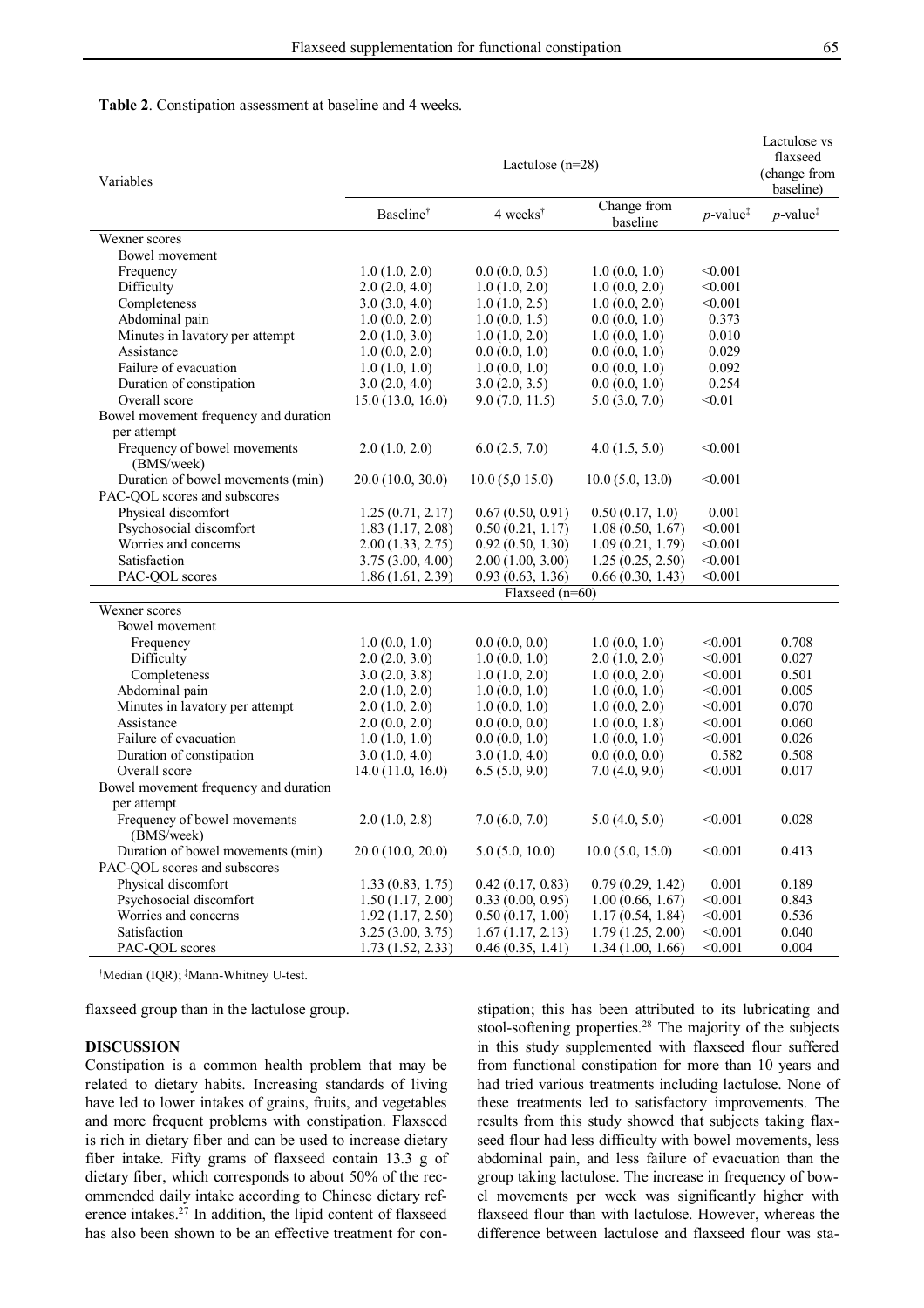tistically significant, the clinical relevance of this difference may be limited (six bowel movements per week with lactulose and seven with flaxseed flour). Subjects in both treatment groups reported a reduction in hard stools. The flaxseed flour group had a higher proportion of normal stools than the lactulose group and a smaller proportion of watery stools. The PAC-QOL score reduction was also significantly larger in the flaxseed flour group than in the lactulose group, mostly because of a greater improvement in satisfaction.

The control group in this study was administered lactulose, which is a laxative commonly used to treat functional constipation. Lactulose is a synthetic disaccharide that is resistant to breakdown in the stomach and the small intestine. In the colon, bacteria such as *Lactobacillus acidophilus* and *L. bifidus* metabolize lactulose into mild acids.<sup>29</sup> These acids facilitate water retention, increase peristalsis, and lead to easier evacuation of the bowels.<sup>30</sup> However, this metabolism of lactulose can lead to considerable production of gases including carbon monoxide, methane, and hydrogen.<sup>31</sup> The resulting lactulose side effects include abdominal pain, bloating, and flatus. $32-34$ These lactulose properties may be the cause of the higher proportion of watery stools and lower improvement in satisfaction in the lactulose group than the flaxseed flour group that were observed in this study.

Our study is limited by the relatively small number of participants and the fact that all subjects were recruited from a single city in China, limiting the generalizability of the results. Furthermore, we did not analyze any confounding variables such as smoking, alcohol consumption, or sleeping patterns. However, in the subjects we enrolled, we showed that flaxseed, a natural and healthy functional food that is enriched in α-linolenic acid, lignans, and other biologically active substances, is a safe, effective, and convenient treatment for chronic constipation with few side effects. Compliance with the study protocol was very good in the flaxseed flour group. Flaxseed flour can be consumed in a variety of ways and is easy to add to the diet. This fact may have contributed to the very good compliance and indicates that flaxseed supplementation can have appeal in a wider population. Future studies that include a larger number of subjects with a more diverse clinical and cultural background will contribute to a better understanding of the health benefits of flaxseed.

#### **ACKNOWLEDGEMENTS**

We thank all of the subjects who participated in this study.

#### **AUTHOR DISCLOSURES**

The authors declare that they have no competing interests.

This work was supported by Suzhou Huidong Biotechnology Co. Ltd. China, and grants from the Shanghai Shenkang Hospital Development Center (grants SHDC12013123 and SHDC12015107). The funders had no role in study design, data collection and analysis, decision to publish, or preparation of the manuscript.

#### **REFERENCES**

1. Mearin F, Lacy BE, Chang L, Chey WD, Lembo AJ, Simren M, Spiller R. Bowel disorders. Gastroenterology. 2016;150: 1393-407. doi: 10.1053/j.gastro.2016.02.031.

- 2. Higgins PD, Johanson JF. Epidemiology of constipation in North America: a systematic review. Am J Gastroenterol. 2004;99:750-9. doi: 10.1111/j.1572-0241.2004.04114.x.
- 3. Tack J, Muller-Lissner S. Treatment of chronic constipation: current pharmacologic approaches and future directions. Clin Gastroenterol Hepatol. 2009;7:502-8; quiz 496. doi: 10. 1016/j.cgh.2008.12.006.
- 4. Bharucha AE, Dorn SD, Lembo A, Pressman A. American Gastroenterological Association medical position statement on constipation. Gastroenterology. 2013;144:211-7. doi: 10. 1053/j.gastro.2012.10.029.
- 5. Huang CH, Ye LU, Zang JJ, Wang ZY, Zhou JZ, Zhu ZN, Zou SR. Nutrition transition among residents in Shanghai: data analysis based on National Nutrition and Health Surveys in 1982-2012. Journal of Environmental & Occupational Medicine. 2016;9:845-8. doi: 10.13213/j.cnki. jeom.2016.15731
- 6. Wald A, Hinds JP, Caruana BJ. Psychological and physiological characteristics of patients with severe idiopathic constipation. Gastroenterology. 1989;97:932-7. doi: 10.1016/0016-5085(89)91500-x.
- 7. Vazquez Roque M, Bouras EP. Epidemiology and management of chronic constipation in elderly patients. Clin Interv Aging. 2015;10:919-30. doi: 10.2147/cia.S54304.
- 8. Longstreth GF, Thompson WG, Chey WD, Houghton LA, Mearin F, Spiller RC. Functional bowel disorders. Gastroenterology. 2006;130:1480-91. doi: 10.1053/j.gastro. 2005.11.061.
- 9. Singh S, Rao SS. Pharmacologic management of chronic constipation. Gastroenterol Clin North Am. 2010;39:509-27. doi: 10.1016/j.gtc.2010.08.001.
- 10. Camilleri M, Bharucha AE. Behavioural and new pharmacological treatments for constipation: getting the balance right. Gut. 2010;59:1288-96. doi: 10.1136/gut.2009. 199653.
- 11. Lindberg G, Hamid SS, Malfertheiner P, Thomsen OO, Fernandez LB, Garisch J et al. World Gastroenterology Organisation global guideline: Constipation--a global perspective. J Clin Gastroenterol. 2011;45:483-7. doi: 10. 1097/MCG.0b013e31820fb914.
- 12. Xu J, Zhou X, Chen C, Deng Q, Huang Q, Yang J, Yang N, Huang F. Laxative effects of partially defatted flaxseed meal on normal and experimental constipated mice. BMC Complement Altern Med. 2012;12:14. doi: 10.1186/1472- 6882-12-14.
- 13. Simopoulos AP. Essential fatty acids in health and chronic disease. Am J Clin Nutr. 1999;70:560s-9s. doi: 10.1093/ ajcn/70.3.560s.
- 14. Rodriguez-Leyva D, Dupasquier CM, McCullough R, Pierce GN. The cardiovascular effects of flaxseed and its omega-3 fatty acid, alpha-linolenic acid. Can J Cardiol. 2010;26:489- 96. doi: 10.1016/s0828-282x(10)70455-4.
- 15. Bhathena SJ, Velasquez MT. Beneficial role of dietary phytoestrogens in obesity and diabetes. Am J Clin Nutr. 2002;76:1191-201. doi: 10.1093/ajcn/76.6.1191.
- 16. Bommareddy A, Zhang XY, Kaushik RS, Dwivedi C. Effects of components present in flaxseed on human colon adenocarcinoma Caco-2 cells: Possible mechanisms of flaxseed on colon cancer development in animals. Drug Discov Ther. 2010;4:184-9.
- 17. Kajla P, Sharma A, Sood DR. Flaxseed-a potential functional food source. J Food Sci Technol. 2015;52:1857- 71. doi: 10.1007/s13197-014-1293-y.
- 18. Bassett CM, Rodriguez-Leyva D, Pierce GN. Experimental and clinical research findings on the cardiovascular benefits of consuming flaxseed. Appl Physiol Nutr Metab. 2009; 34:965-74. doi: 10.1139/h09-087.